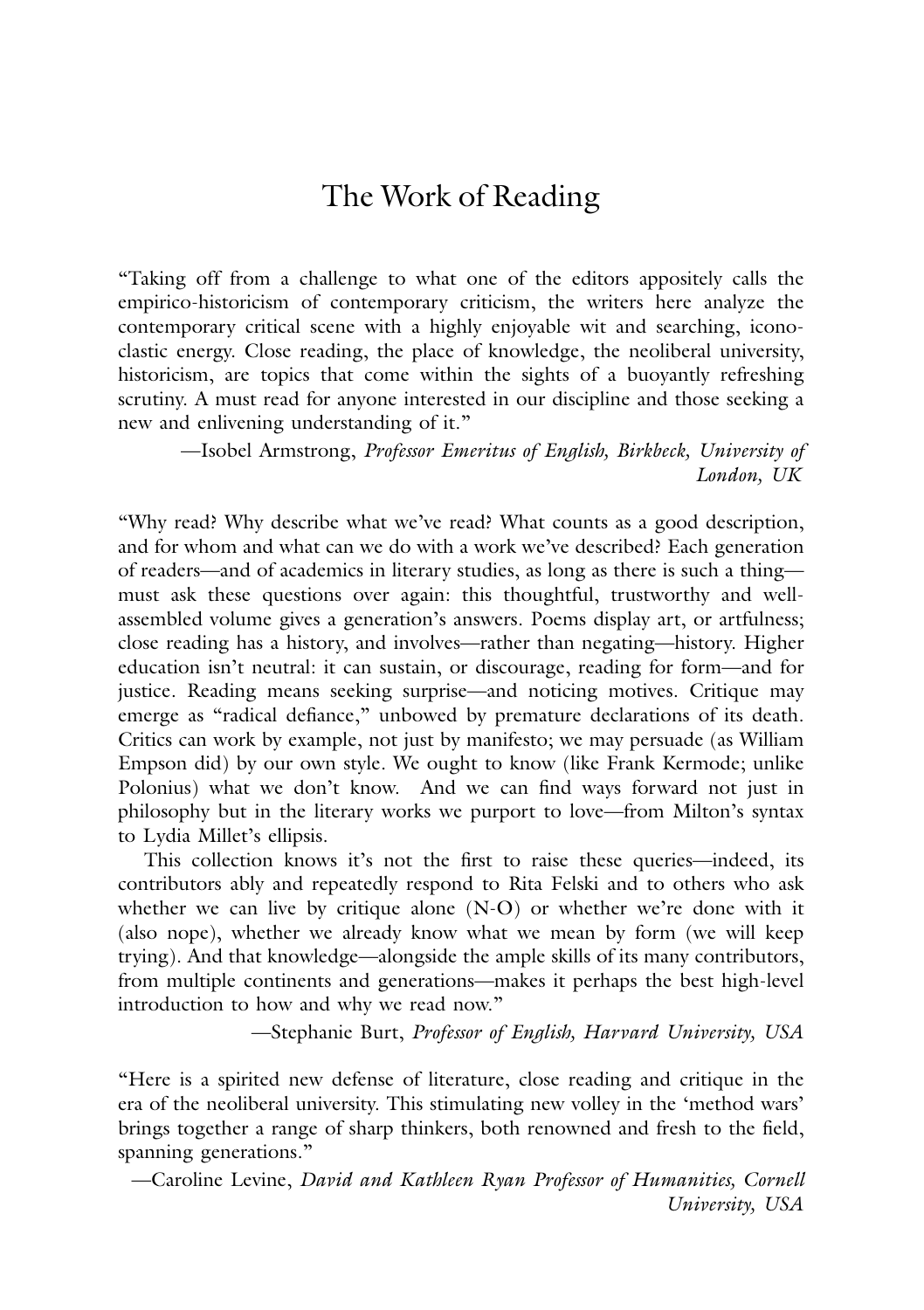"In the wake of historicism, post-critique and surface reading, how should literary studies conceive itself? In *The Work of Reading*, lively essays by British and American scholars, junior and senior, provide answers, including a spirited defense of critique itself, but primarily encouraging a broader vision of the possibilities of close reading as a fundamental humanist activity."

—Jonathan Culler, *Class of 1916 Professor of English and Comparative Literature, Cornell University, USA, and author of* Literary Theory: A Very Short Introduction *(2nd edition, 2011)*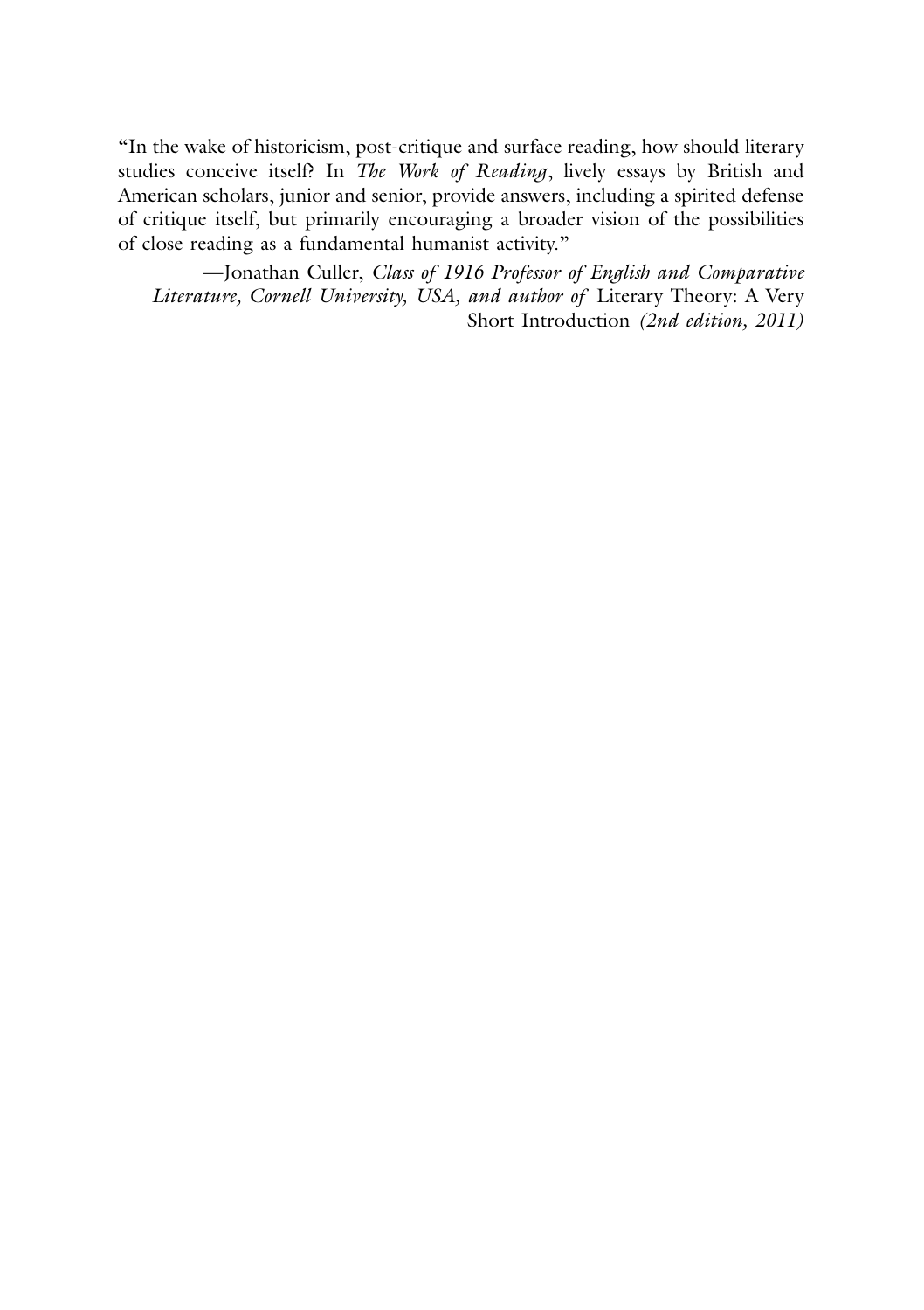Anirudh Sridhar · Mir Ali Hosseini · Derek Attridge Editors

# The Work of Reading

Literary Criticism in the 21st Century

palgrave macmillan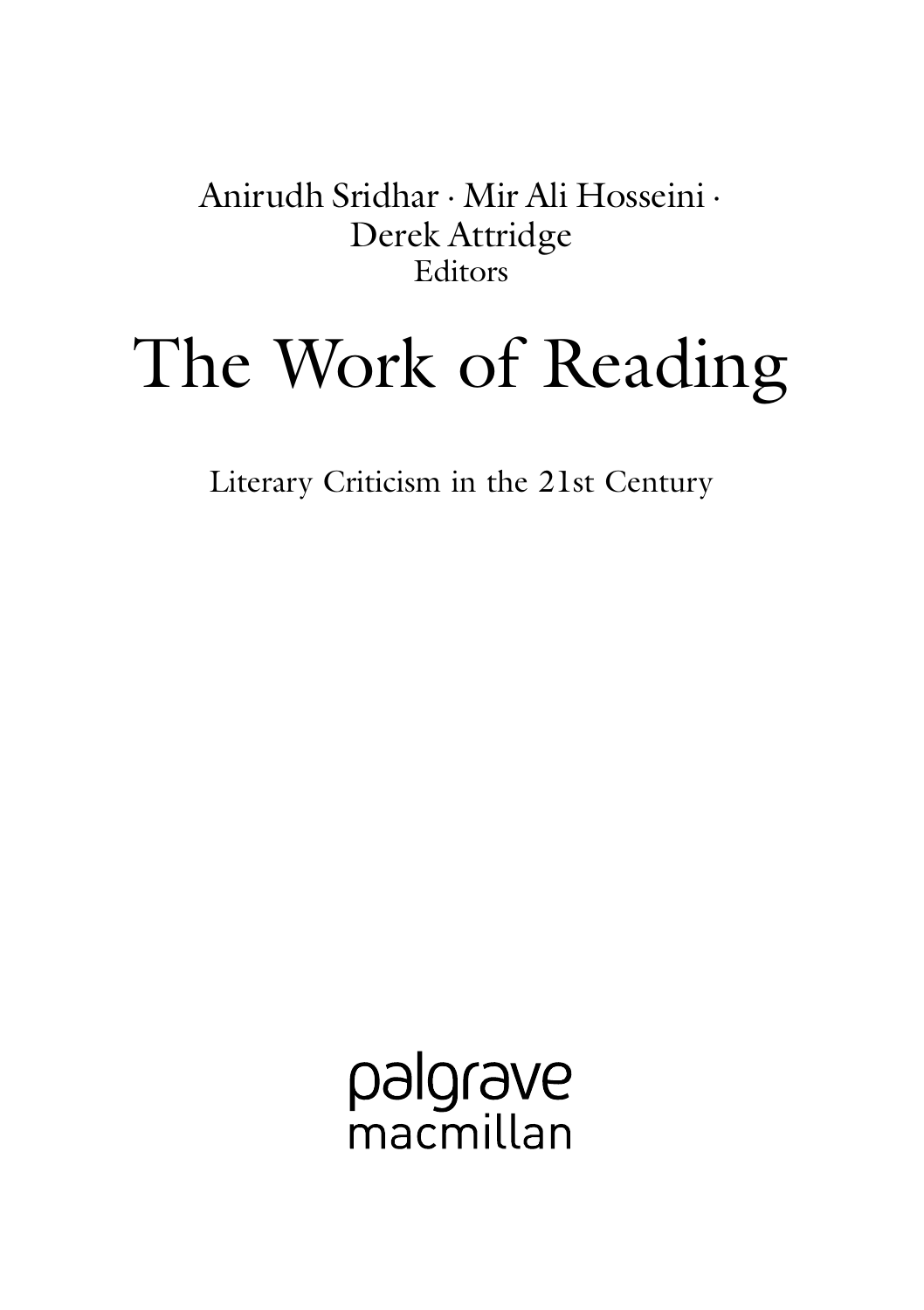*Editors* Anirudh Sridhar University of Oxford Oxford, UK

Derek Attridge University of York York, UK

Mir Ali Hosseini University of Freiburg Freiburg, Germany

#### ISBN 978-3-030-71138-2 ISBN 978-3-030-71139-9 (eBook) <https://doi.org/10.1007/978-3-030-71139-9>

© The Editor(s) (if applicable) and The Author(s), under exclusive license to Springer Nature Switzerland AG 2021

This work is subject to copyright. All rights are solely and exclusively licensed by the Publisher, whether the whole or part of the material is concerned, specifically the rights of translation, reprinting, reuse of illustrations, recitation, broadcasting, reproduction on microfilms or in any other physical way, and transmission or information storage and retrieval, electronic adaptation, computer software, or by similar or dissimilar methodology now known or hereafter developed.

The use of general descriptive names, registered names, trademarks, service marks, etc. in this publication does not imply, even in the absence of a specific statement, that such names are exempt from the relevant protective laws and regulations and therefore free for general use.

The publisher, the authors and the editors are safe to assume that the advice and information in this book are believed to be true and accurate at the date of publication. Neither the publisher nor the authors or the editors give a warranty, expressed or implied, with respect to the material contained herein or for any errors or omissions that may have been made. The publisher remains neutral with regard to jurisdictional claims in published maps and institutional affiliations.

Cover credit: © Alex Linch shutterstock.com

This Palgrave Macmillan imprint is published by the registered company Springer Nature Switzerland AG

The registered company address is: Gewerbestrasse 11, 6330 Cham, Switzerland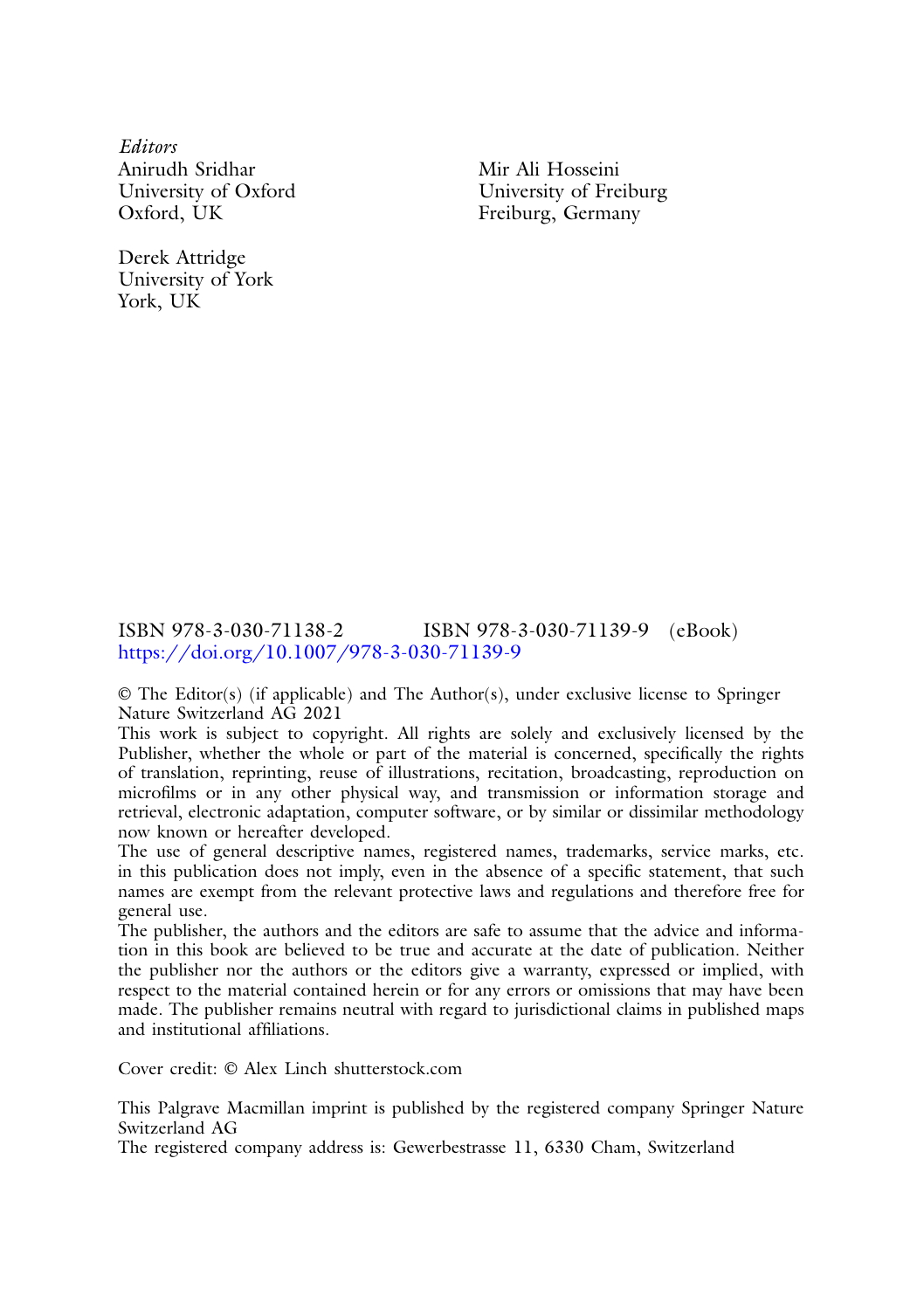## PREFACE

There seems to be a growing recognition in literature departments of the Anglophone world and beyond that the work of reading must proceed from the "ground up"; that is to say, the study of literature should return to manifest facts—words and texts—from the grand speculations that preoccupied previous decades. While the new orientation renders possible a reemergence of the literary, reaction as mere neutrality has always been fraught with danger. This volume argues that the return to fact announced in recent "turns" has largely obscured, perhaps more than the regimes they sought to topple, the work as work and reading as reading.

The problems facing literary criticism today emerge from pressures to which all the humanities are subjected by an age that prizes, above all, the value of use. In answering the wants of the market, there is no doubt that the fields of science and technology surpass their peers with ease. Propagating in a strange admixture, a loss of authority—vis-à-vis STEM—coupled with ostensible autonomy—as regards self-governance the field of literary studies has in this millennium proliferated a mass of competing methodological processes. Vincent Leitch has identified in literary studies today "94 subdisciplines and fields circling around 12 major topics."<sup>1</sup> Although such levels of disaggregation would normally indicate a pattern of dissolution, some tacit agreement about a generally desirable orientation seems to have crystallized. Inspired, no doubt, by

<span id="page-4-0"></span>1Leitch, *Literary Criticism*, vi.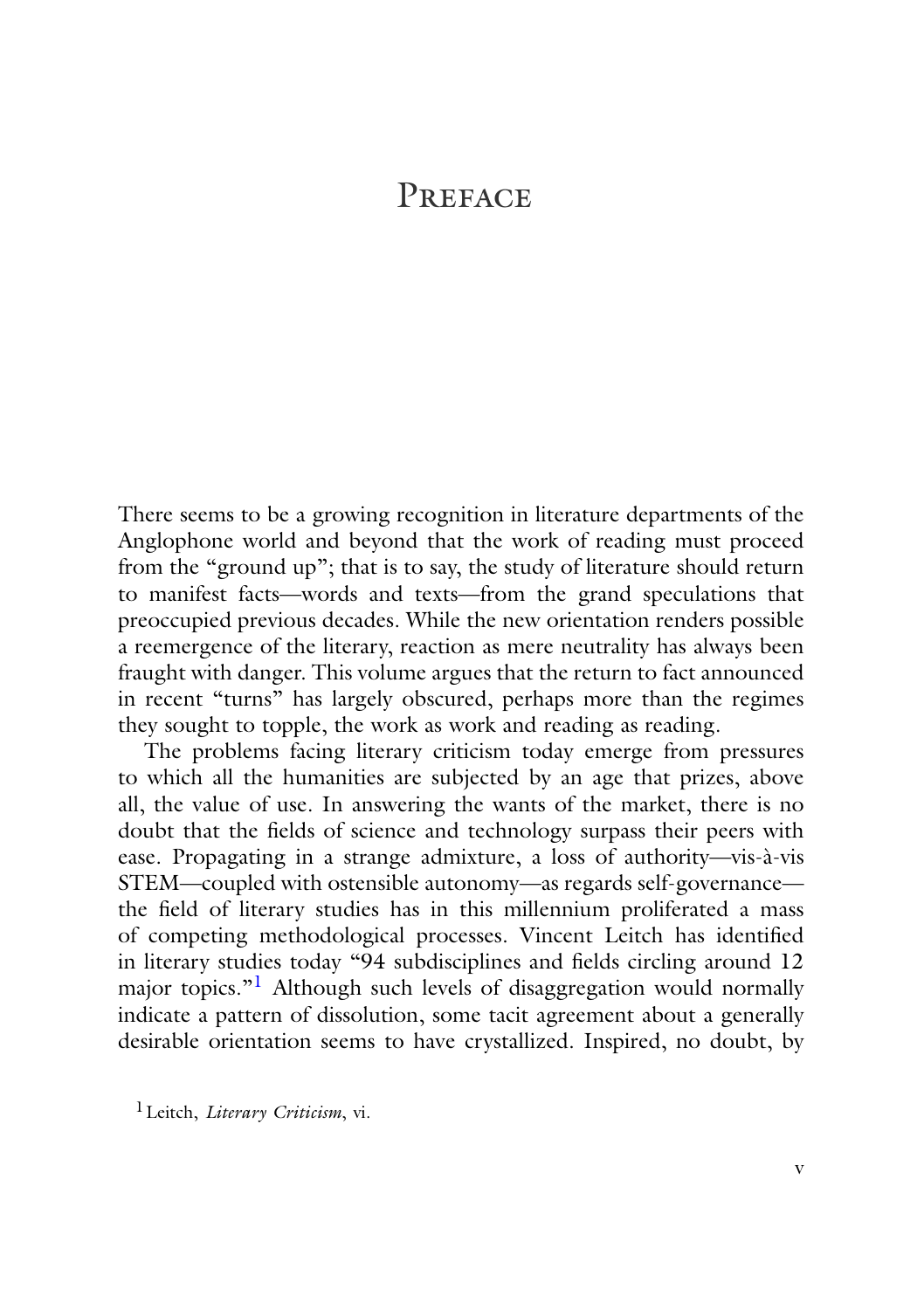the cultural and academic successes of STEM, literary studies has assumed some key axioms of the former's methodologies: we have thus come to be governed today, above a transient shelf of diverse options, by what Derek Attridge in the Introduction to this volume calls "empirico-historicism." Safe in the illusion of "progress" and "diversity" that the cocoon of data most often grants, we seem to have become unequal to the simple questions repeatedly posed by other disciplines, colleagues, and even friends: "what sets your discipline apart, and what, if any, unique insights can your methods yield?"

The present work seeks to challenge the hegemony of empiricohistoricism, while at the same time proposing ways to emerge from our current state of disciplinary entropy. This requires us to think past the assembly line to the foundational natures of our quarry, which the few existing challenges to empirico-historicism have often passed over. We thus revisit those basic questions that divided the discipline in the past century but have been eschewed in the recent rush to relevance.

Is the text whole? Is it part of history? Is the text an external occurrence? Is it an event in the reading experience? Or both? Does the text stand outside history? Is it inimical to psychology? Is form politically interested? Do texts have instrumental value? Does close reading? Is a canon necessary for literary criticism? How can it be selected and extended? And to step back even further, what does it mean to be a literary professional? What is, in other words, the work of reading?

To address these questions, the volume has been divided into three sections, "Criticism Today," "Critical Styles," and "Close Reading." In section I, we look at the barriers in the discipline today that prevent attention to works of art as works of art. Staten considers the gradual disintegration of the artwork-as-functional-whole, beginning with the death of the author, and resulting now in an "anything goes" attitude to close reading. Hosseini zooms out to the neoliberal conditions of the contemporary university, which constantly draws the discipline of reading into the logic of markets—postcritique, its affect and attachment, being an unexpected case study in this regard. Rooney is against the artificial restriction to the apparent as demanded by recent interventions such as surface reading, postcritique, and new formalism, arguing that the hidden forces in artworks, how unexpected meanings emerge from symptomatic readings, is foreclosed by sealing the text from its social origins. Battersby argues that, given the salability of polemic tone, the discipline has come to be possessed by an attitude of one-upmanship, resulting in a series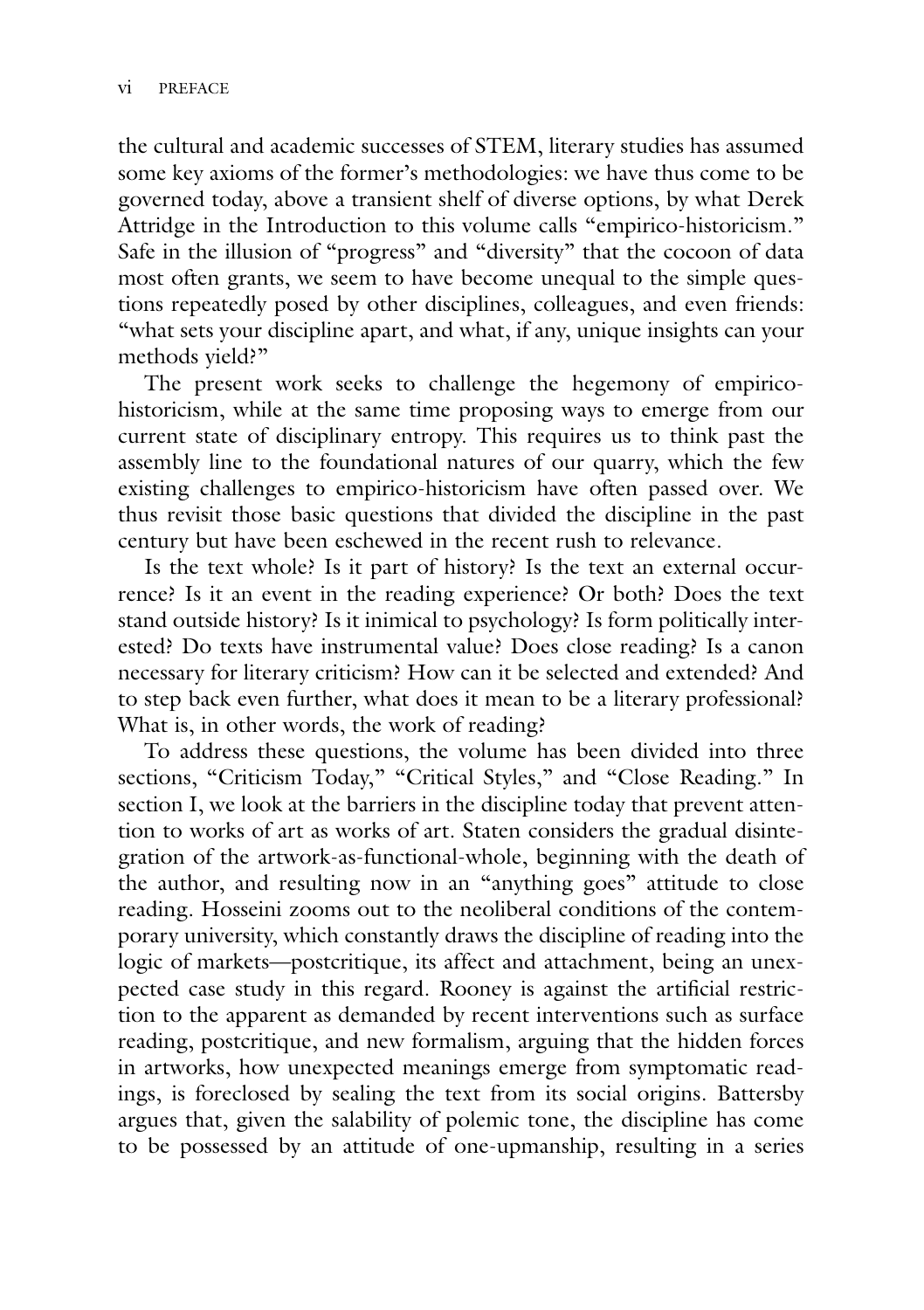of self-styled interventions in recent years that have contributed little to further through demonstration the task of reading.

Section II considers the craft of critical writing. The neoliberal principles organizing production in the humanities have come to reflect despite the "freedom" that those principles ostensibly celebrate—in a uniformity of critical style that, since Adorno's bombed volley on intellectual mass production, far from being challenged, has become a mark of pride amongst the historians of literature. Rasch protests. He argues that although we can no longer write in the vigor of metaphysical conviction, given the gradual loss of certainty in modern philosophy, we can, and indeed should, attempt to win most lasting sympathy from readers by measuring the weight and examining the poise of our judgments. McDonald draws from Frank Kermode an ethics of humility embedded in the critical style, a recognition of our fallen state that precludes final answers (and meaning) from written interpretation. Eisendrath distils from Hamlet a mode of close reading that values slowness and intimacy with the text, as opposed to the efficiency and objectivity celebrated by empiricism. Grimble recommends that professors of the humanities, to counter expectations from their courses of utility and employability, should attempt to display in their teaching and writing, a fineness and subtlety unattainable to the more instrumental courses of study.

Battersby's call for argument by demonstration is followed up in section III, where the writers defend close reading through demonstrative readings. They counter through their unique modes of analysis and attention the main arguments against the practice of close reading of the past half-century, namely, the supposed indifference to history, politics, and psychology. Wolfson conducts a form of close reading better described as close hearing, wherein a poem is understood historically through the sounds of past poems invoked in its words. Sridhar argues against the reification of the poetic artefact and the instrumentalization of the canon by performing a reading that treats the poem as a live field of semantic and syntactic forces—forces which he then argues can be traced to past poems to retroactively construct "functional" canons. Eyers proposes an understanding of history that deviates from the archival fact-based historicism that dominates the academy today by inferring from the development of narrative form the journey of the subject in its struggles with socio-political and historical forces. Kornbluh explains how a re-objectification of the artwork (from the various subjectivisms of vogue) can set off a wholesale re-structuring of political thought from the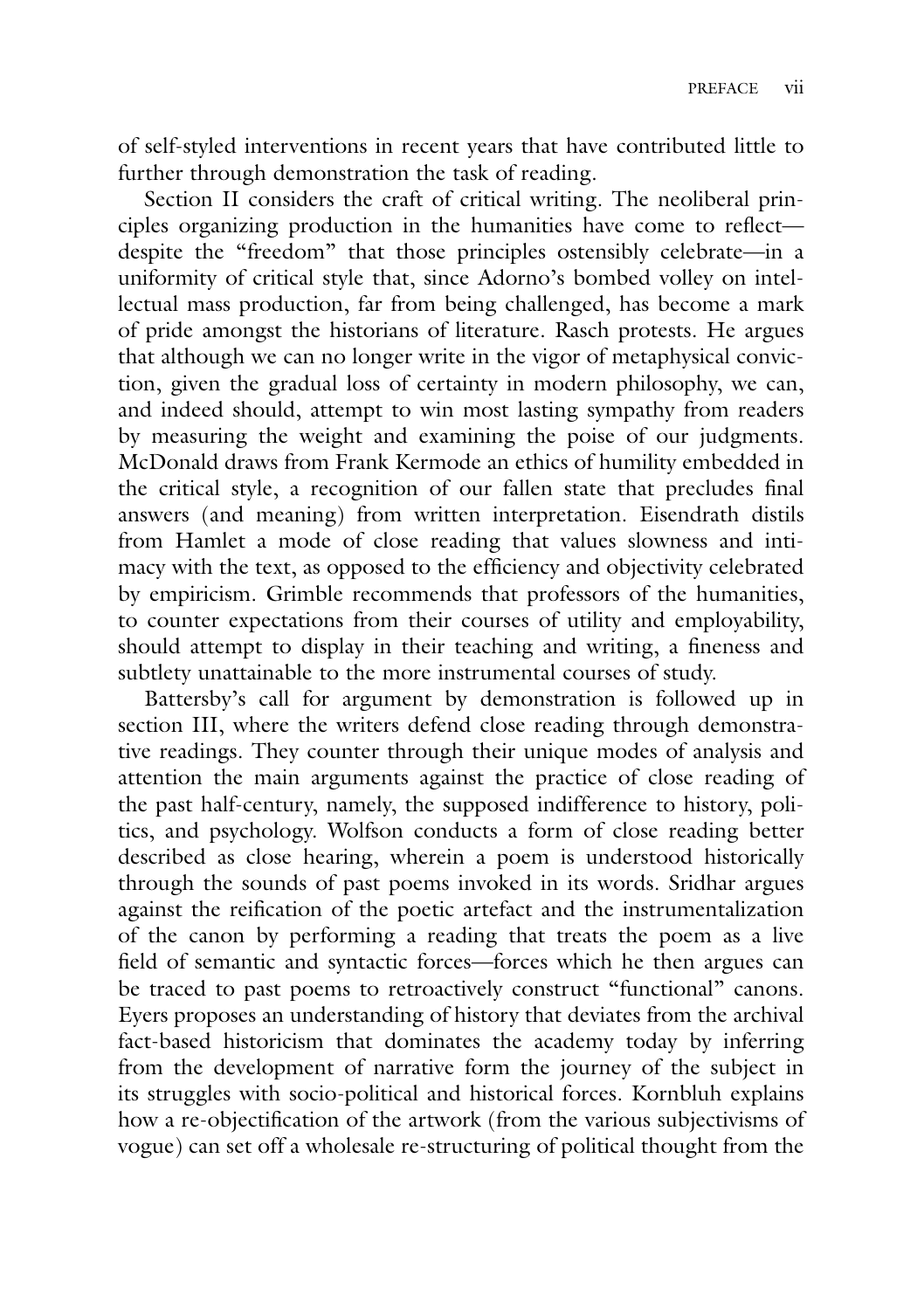prevailing instrumental logic—that texts should be flowery tools of propaganda—to more oblique connections between thought and environment that can be forged through formal innovations.

Most chapters, however, transcend the sections in which they are placed. Rasch's essay, for instance, collapses the question of close reading onto the question of how interpretation is to be articulated. His argument is also carried out via demonstration, of well-weighed style, in Eliot's and his own prose. Wolfson, on other hand, wants to dispel the lumbering myths in literary studies today, that close reading does away with history, and that new formalism is in any way "new." Because most texts thus transgress their sections, the organization must be understood as determined by that with which each essay is chiefly, rather than only, concerned.

The essays are also in dialogue with one another. For instance, Hosseini, Kornbluh, and Eisendrath attack in complementary ways the instrumental reason animating recent methodological interventions. Hosseini brings out the allure of employability lurking in the clamor for "attachment," Kornbluh repudiates the demand that literary works be instruments of rhetorical persuasion, and Eisendrath challenges the notion that a good study is one from which action can immediately spring.

McDonald and Rooney both affirm that knowledge of meaning will always remain incomplete. Rooney uses the Miltonic paradox, "darkness visible," to argue that the question of origin can be shrouded in mystery but must nonetheless be comprehended as an integral part of a text's meaning. McDonald, on the other hand, shows that in the writings of Kermode, the poststructuralist notion of deferred meaning and the proscription from finality in the doctrine of Original Sin combined to form a critical style that says just enough to stimulate further dialogue.

Many chapters are also dialectically interlocked. Let us take the question of whether a literary artefact is a whole. We noted that for texts to engender surprise, they must for Rooney be seen as having mysterious origins. But Staten argues that the only way to teach close reading, to ensure the selection of relevant connotations, rather than the stream of consciousness now accepted in classrooms, is to treat the literary text as a functional—as opposed to metaphysical—whole. That is, for Staten, the interpretation of a line can only be confirmed by whether it hangs together with all others.

Some pedagogical tools developed in individual chapters also supplement one another. Wolfson and Sridhar, for instance, suggest that in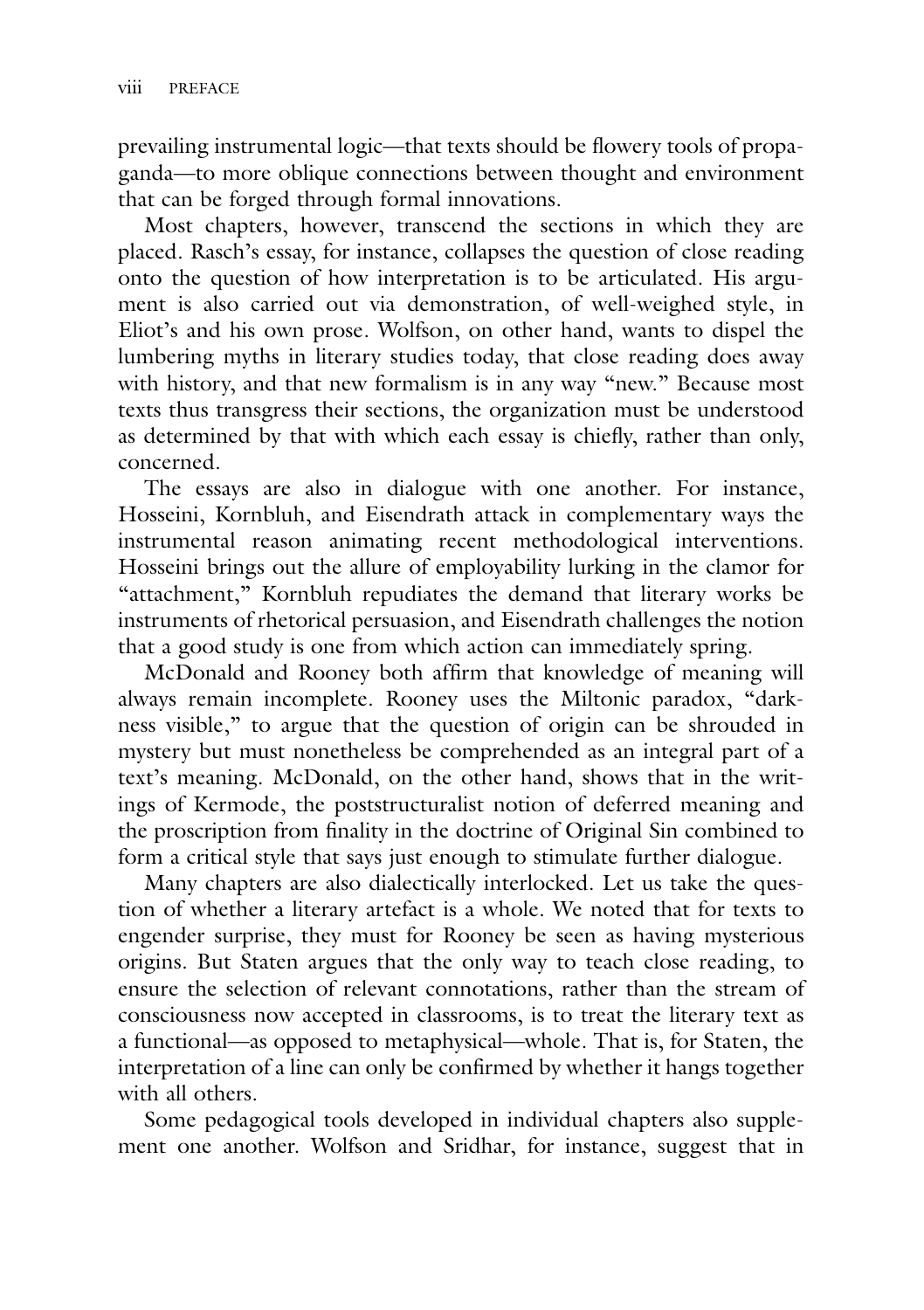reading poetry, full meaning can only be understood historically. For Wolfson, meaning in a present poem is informed by the sounds of phrases invoked from the past. Sridhar, on the other hand, argues that a poem often points to a past poem as its semantic precursor, and that close reading must account for the lyric history brought to bear on the poem's use of words. By identifying the resonances of sound and sense—as McDonald also shows Kermode arguing—canons can thus come together as world-systems that can be studied through links of shared meaning.

The essays in this volume make a case for close reading neither by acquiescence to the positivist demands of the contemporary university nor by dispensing with the actual, but by demonstrating new ways of understanding history and politics that can emerge through a close and committed engagement with the artwork. Eyers, for instance, shows how narrative form can be read "as recording device or fever chart, not of history as an external, public, empirically verifiable procession of events, and not of subjective interiority as the private counterpart to, or denial of, the latter, but of some hitherto obscure admixture of, or alchemical solution beyond, the two."[2](#page-8-0) And Wolfson states that "close reading has been derogated as anti-context, especially anti-history; yet here is Brooks facing a past critic-self with remorse, and [Mary] Shelley provoking close reading sharpened not only by literary history but also by her historical moment."<sup>3</sup> Such arguments are essential if literary criticism is to assert some form of disciplinary autonomy—lest we, in the hope of remaining relevant, end up second-order historians or programmers, looking constantly to methodological innovations upstream for our renewing mandate.

Wolfson's derivation of method from Keats's poetry, Eisendrath's, from the follies of the "anti-close reader," Polonius, and Rooney's, from the pregnant paradoxes of *Paradise Lost*, show the authors' willingness to continue learning the craft of reading from literature rather than the popular discourses of the moment. Indeed, most essays in this volume ask the question "how to read?" with a sincerity that might have attended its first posing. Our focus on the brass tacks of reading is a reminder that despite the tumult of the past century, from the modernist debates on method to our own times, we have gotten no closer to answering the

<span id="page-8-1"></span><span id="page-8-0"></span>2Chapter [12,](https://doi.org/10.1007/978-3-030-71139-9_12) 243–260. 3Chapter [10,](https://doi.org/10.1007/978-3-030-71139-9_10) 195–218.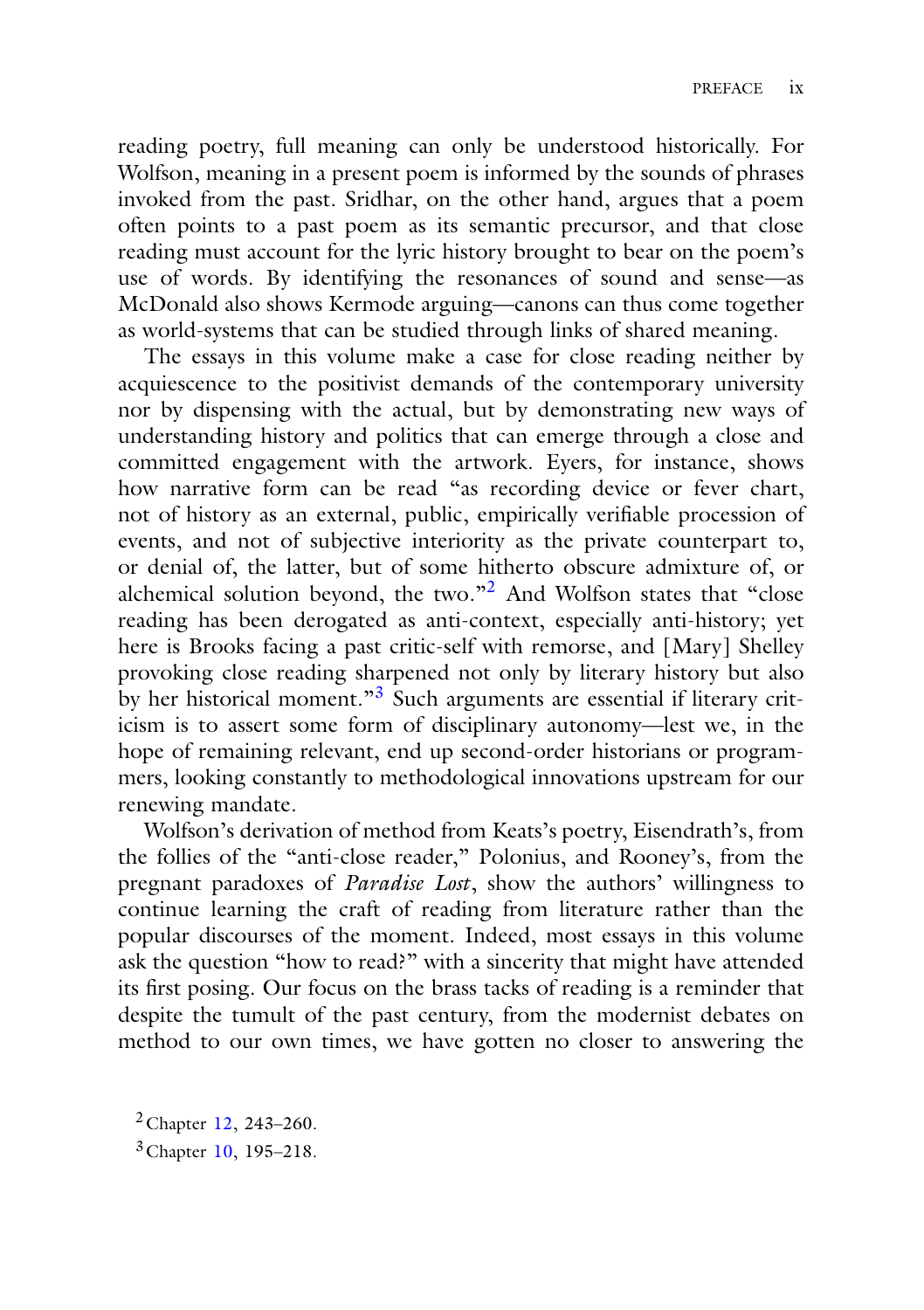#### x PREFACE

fundamental questions of our discipline. And perhaps they will always be out of reach, and, as Empson says, we will, in the end, have to "rely on each particular poem" to show us "the way in which it is trying to be good."[4](#page-9-0) Nevertheless, as Attridge insists in the Introduction, writing as we are under the fog of plague, it is crucial that we examine honestly what it is we are actually doing and why it is important.

Oxford, UK Freiburg, Germany

Anirudh Sridhar Mir Ali Hosseini

#### **REFERENCES**

Empson, William. *Seven Types of Ambiguity*. London: Chatto and Windus, 1949. Leitch, Vincent B. *Literary Criticism in the 21st Century: Theory Renaissance*. New York: Bloomsbury, 2014.

<span id="page-9-0"></span>4Empson, *Seven Types of Ambiguity*, 7.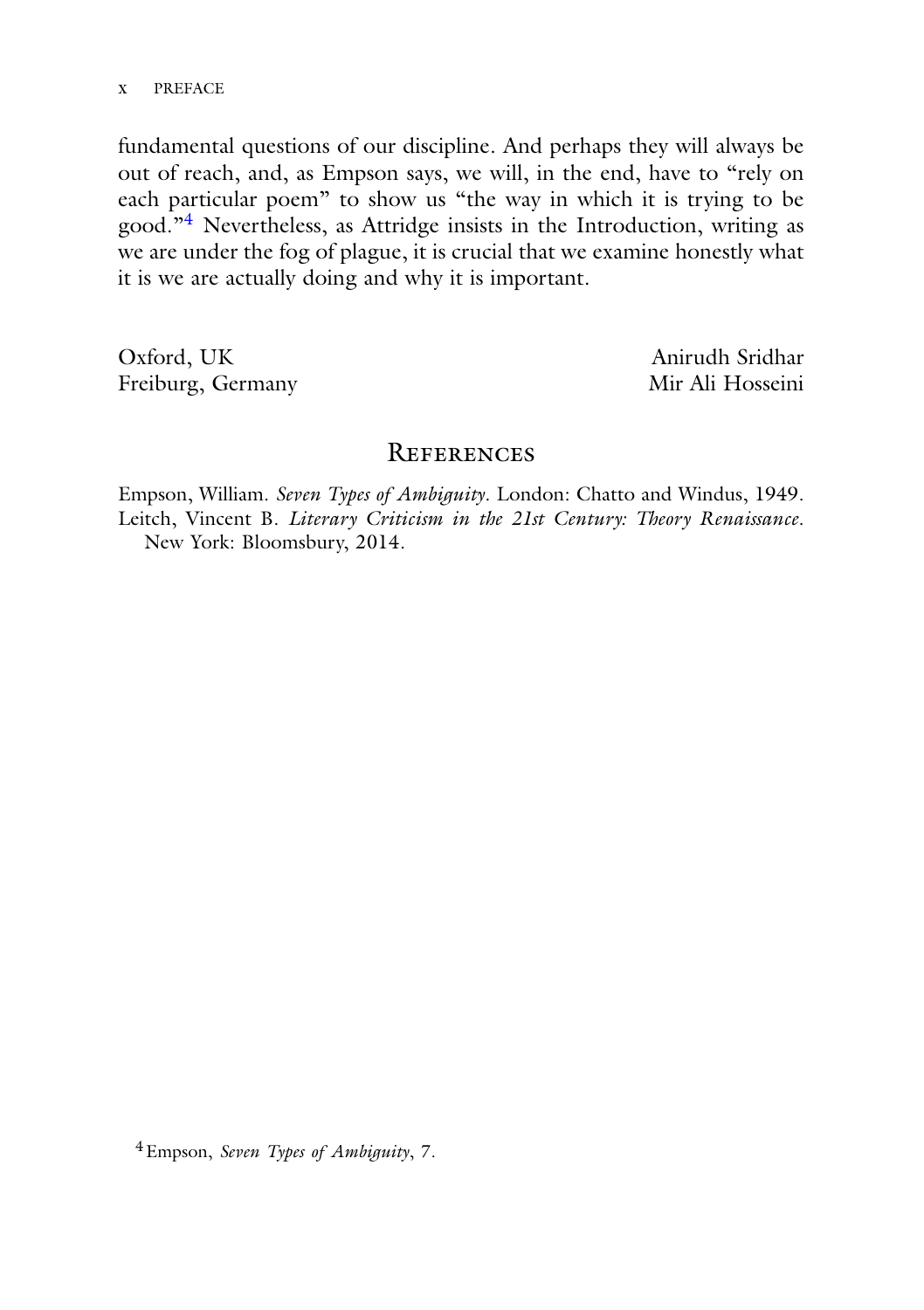## **ACKNOWLEDGMENTS**

This collection grew out of conversations that we had with Derek Attridge in the quaint German town of Freiburg at a conference on method in literary studies, which we organized in 2017. Although this volume is a separate endeavour, we remain indebted to the institutions that sponsored the conference for setting us in train, especially the Faculty of Philology and the English Department at the University of Freiburg, and all the participants thereof. We would particularly like to thank those at the time who supported us in our disaffected musings: from our department, Laura Bieger, Benjamin Kohlamnn, Gert Fehlner, Nicole Bancher, and Wolfgang Hochbruck, and among our friends, Tara Akbari, Rahil Zabihi, and Michaela Frey. We are also grateful for the support and trust that Allie Troyanos and Rachel Jacobe at Palgrave Macmillan have shown us over the past two years, as this volume has slowly taken shape from its amorphous beginnings. The author of our Afterword, Heather Dubrow, deserves special mention for her heroic efforts to assimilate all the essays and return priceless feedback, all through the stabs of broken bones. Finally, we remain to this day puzzled as to why Derek Attridge had such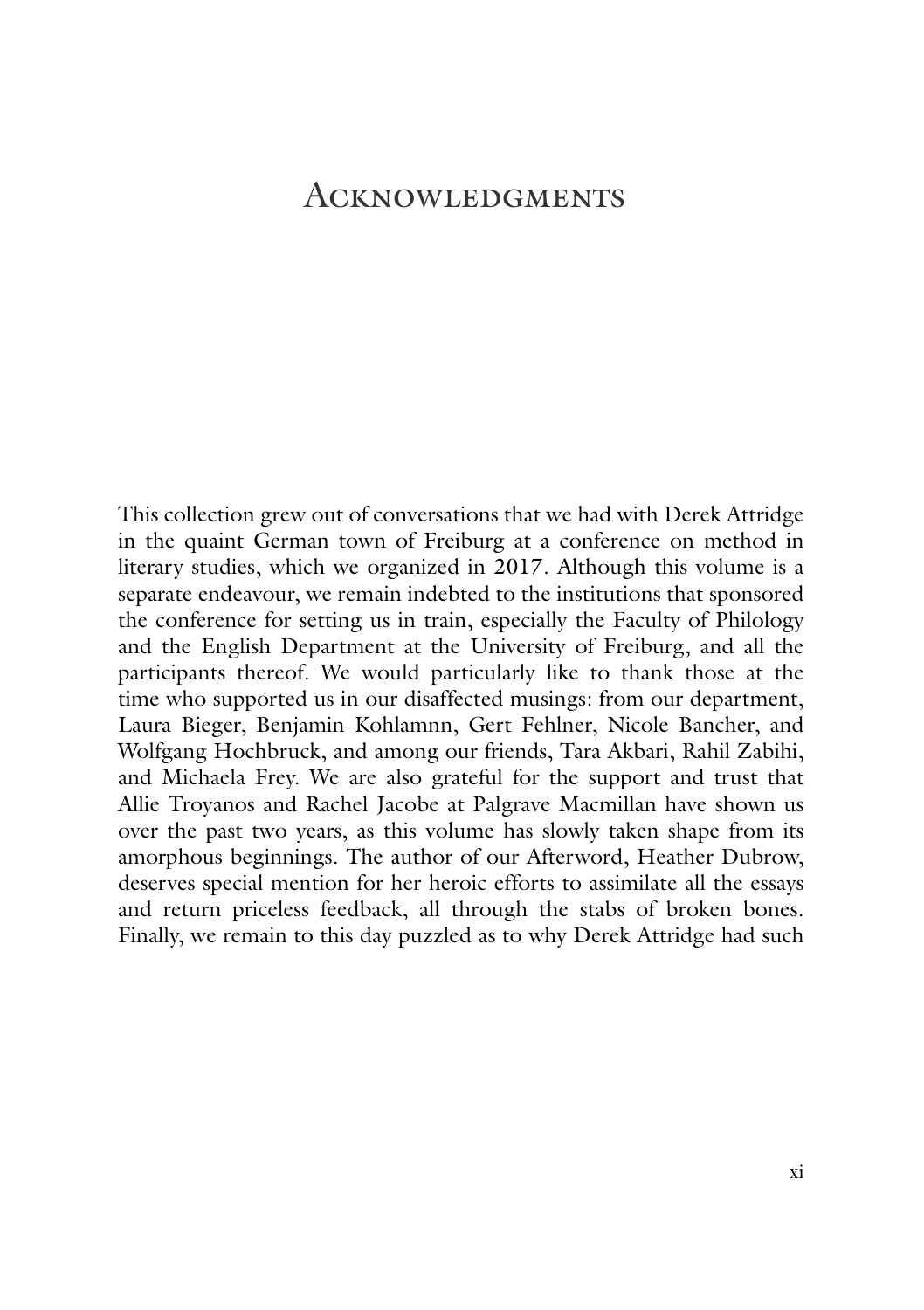faith as to embark on this journey with us, and continue guiding us, unfailingly, at each straying step. What you are about to read would not have come about without his generosity of spirit.

> Anirudh Sridhar Mir Ali Hosseini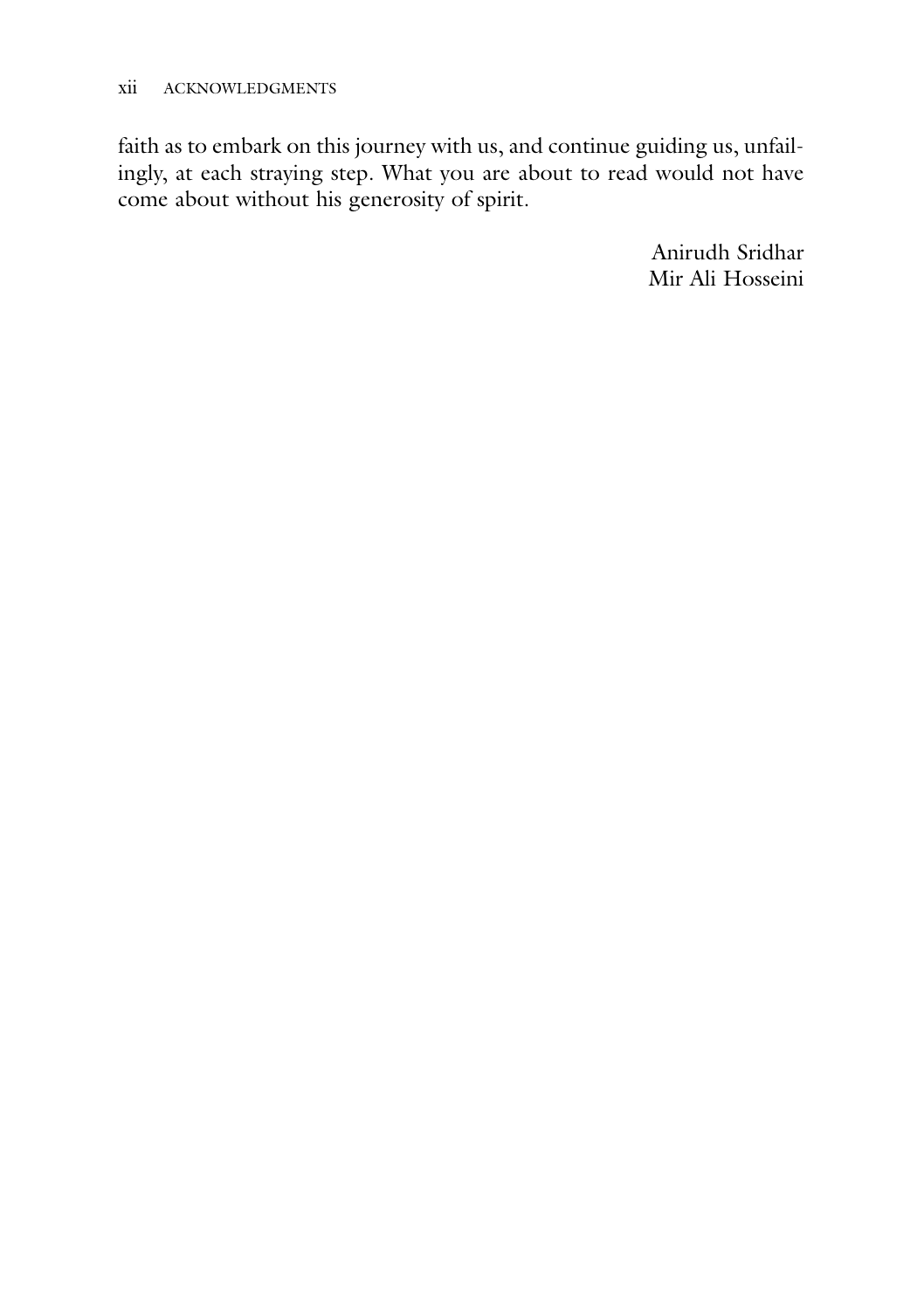## **CONTENTS**

| 1                       | Introduction: Criticism Today-Form, Critique,<br>and the Experience of Literature<br>Derek Attridge | 1   |
|-------------------------|-----------------------------------------------------------------------------------------------------|-----|
|                         | <b>Criticism Today</b>                                                                              |     |
| $\mathbf{2}$            | Is the Author Still Dead?<br><b>Henry Staten</b>                                                    | 23  |
| 3                       | <b>Criticism and Attachment in the Neoliberal University</b><br>Mir Ali Hosseini                    | 43  |
| $\overline{\mathbf{4}}$ | Darkness Visible: The Contingency of Critique<br>Ellen Rooney                                       | 67  |
| 5                       | <b>Reading by Example: Disciplinary History</b><br>for a Polemical Age<br>Doug Battersby            | 91  |
|                         | <b>Critical Styles</b>                                                                              |     |
| 6                       | Does Knowledge Still Have a Place in the Humanities?<br>William Rasch                               | 115 |
| 7                       | "Our Beloved Codex": Frank Kermode's Modesty<br>Ronan McDonald                                      | 133 |
|                         |                                                                                                     |     |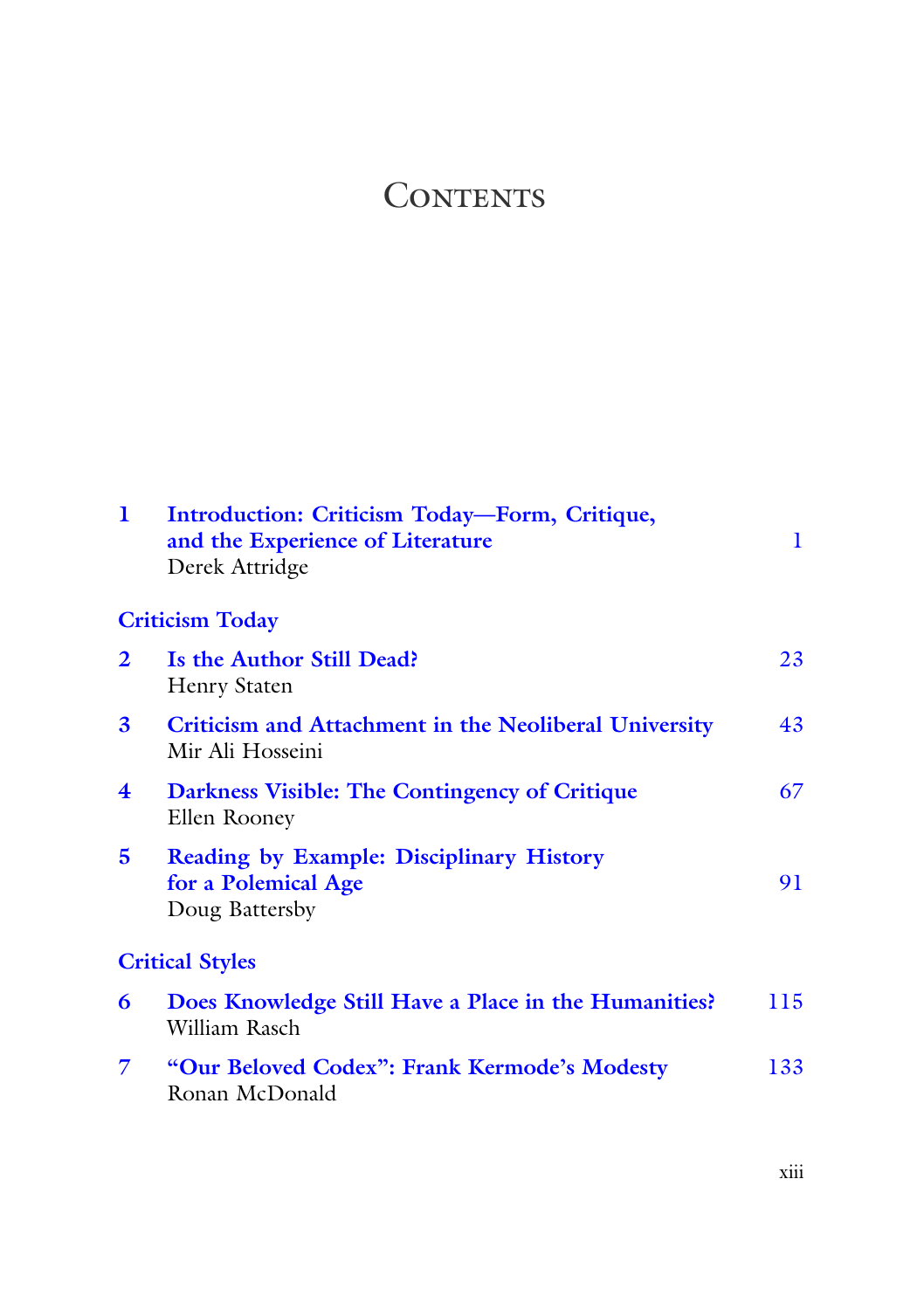| 8            | Polonius as Anti-Close Reader: Toward a Poetics<br>of the Putz<br>Rachel Eisendrath                        | 153 |
|--------------|------------------------------------------------------------------------------------------------------------|-----|
| 9            | What Kind of Person Should the Critic Be?<br>Simon Grimble                                                 | 173 |
|              | <b>Close Reading</b>                                                                                       |     |
| 10           | "Slow Time," "a Brooklet, Scarce Espied": Close<br>Reading, Cleanth Brooks, John Keats<br>Susan J. Wolfson | 195 |
| $\mathbf{u}$ | Poem as Field, Canon as Crystal: Geoffrey Hill's<br><b>Historical Semantics</b><br>Anirudh Sridhar         | 219 |
| 12           | Criticism and the Non-I, or, Rachel Cusk's Sentences<br>Tom Eyers                                          | 243 |
| 13           | <b>Ecocide and Objectivity: Literary Thinking in How</b><br>the Dead Dream<br>Anna Kornbluh                | 261 |
|              | Afterword                                                                                                  |     |
|              | 14 Let's Hear It For Janus: Looking Behind and Ahead<br><b>Heather Dubrow</b>                              | 279 |
| Index        |                                                                                                            | 297 |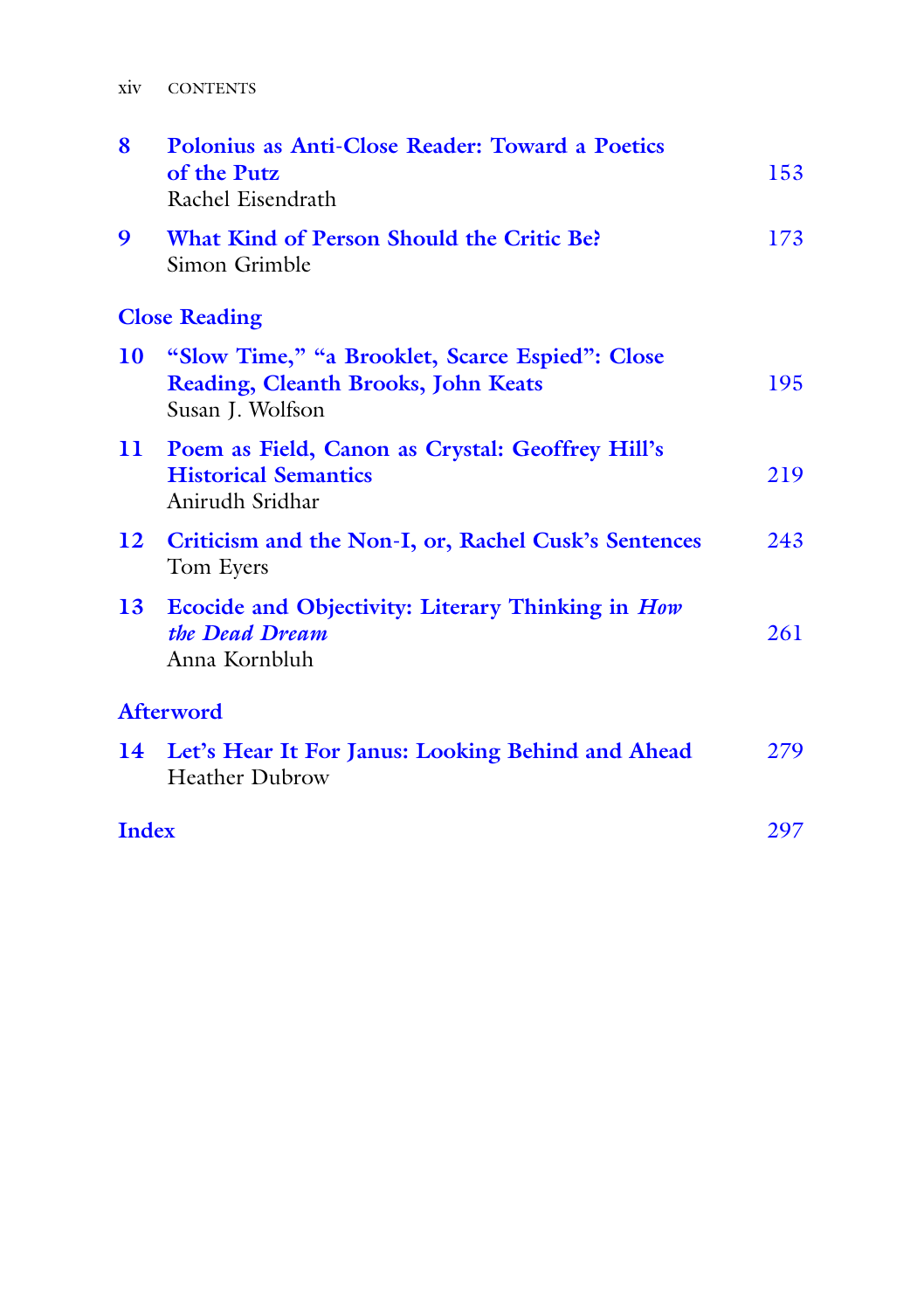## NOTES ON CONTRIBUTORS

**Derek Attridge** has written books which include *Peculiar Language: Literature as Difference from the Renaissance to James Joyce*, *The Singularity of Literature*, *J.M. Coetzee and the Ethics of Reading: Literature in the Event*, *Reading and Responsibility: Deconstruction's Traces*, *The Work of Literature*, *The Craft of Poetry* (with Henry Staten), and *The Experience of Poetry: From Homer's Listeners to Shakespeare's Readers*. Among the volumes he has edited or co-edited are *The Cambridge Companion to James Joyce*, *Theory after "Theory*,*"* and *The Cambridge History of South African Literature*. He has taught in the UK, the USA, France, and Italy, and received a Guggenheim Fellowship and a Leverhulme Research Professorship. He is Emeritus Professor at the University of York, UK.

**Doug Battersby** is a Leverhulme Early Career Fellow at the University of Bristol. His research interests fall broadly in the fields of modern and contemporary fiction and literary theory, with a particular focus on theories and practices of close reading. Dr. Battersby's recent work is published or forthcoming in *The Cambridge Quarterly*, *English: The Journal of the English Association*, *MFS: Modern Fiction Studies*, *Modernism/modernity*, *Philosophy and Literature*, and *Textual Practice*.

**Heather Dubrow** is John D. Boyd, SJ, Chair in Poetic Imagination at Fordham University; among the institutions where she taught previously are Carleton College and the University of Wisconsin-Madison. Her publications include seven single-authored volumes of literary criticism, a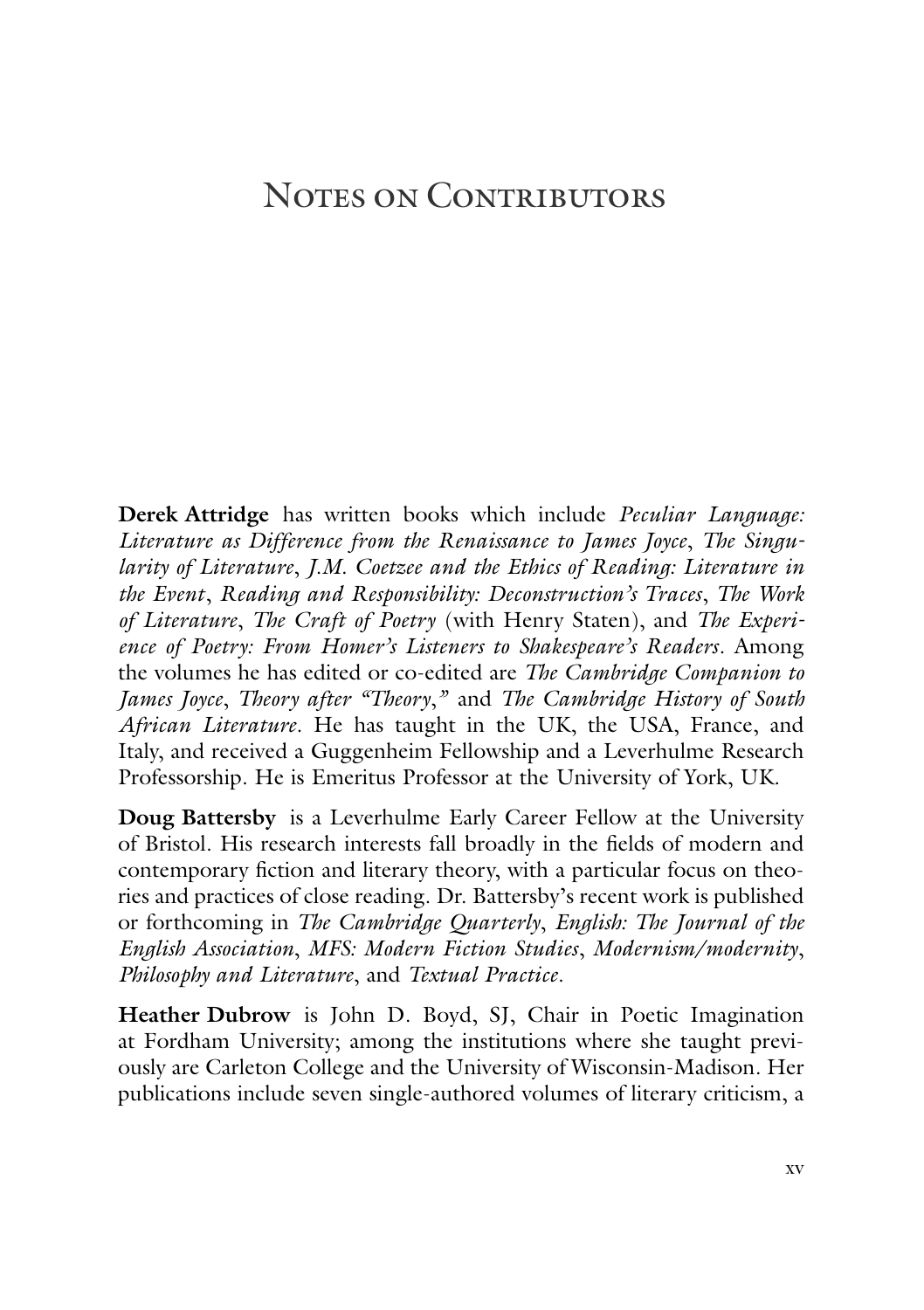co-edited collection of essays, an edition of *As You Like It,* and essays on higher education and teaching. Two full-length collections and two chapbooks of her own poetry have also appeared.

**Rachel Eisendrath** is the Tow Associate Professor of English and director of the Medieval and Renaissance Studies Program at Barnard College, Columbia University. She specializes in English Renaissance poetry. Her first book, *Poetry in a World of Things: Aesthetics and Empiricism in Renaissance Ekphrasis* (University of Chicago Press, 2018), was co-winner of the Elizabeth Dietz Award for the best publication in English early modern literary studies. Recent articles have appeared in *English Literary History*, *Literary Imagination*, and *Spenser Studies*. She also writes creative nonfiction; *Gallery of Clouds*, her experimental meditation on Arcadia, memory, and reading, is forthcoming from New York Review Books.

**Tom Eyers** is Associate Professor of Philosophy, and Affiliated Faculty in English, at Duquesne University. His three books to date are *Lacan and the Concept of the Real* (Palgrave, 2012); *Post-Rationalism: Psychoanalysis, Epistemology, and Marxism in Postwar France* (Bloomsbury, 2013); and *Speculative Formalism: Literature, Theory, and the Critical Present* (Northwestern University Press, 2017). He recently completed a new book manuscript with the title *Romantic Abstraction: Language, Nature, Historical Time*.

**Simon Grimble** is Associate Professor in the Department of English Studies at Durham University. He is the author of *Landscape, Writing and 'The Condition of England': 1878*–*1917, Ruskin to Modernism* (2004), and editor of *Lives of Victorian Literary Figures: John Ruskin* (2005) as well as of an online collection of essays and poems on *Brexit and the Democratic Intellect* (2017). He has written widely on critics and intellectuals in Britain from the mid-nineteenth century to the present and is currently writing a book on intellectuals and the politics of style.

**Mir Ali Hosseini** is a doctoral candidate at the University of Freiburg, where he is working on his dissertation on the essay form and midtwentieth-century intellectual history, with a scholarship from the Studienstiftung des Deutschen Volkes. Previously, he completed an M.A. in Philosophy at KU Leuven and an M.A. in English Literatures and Literary Theory at the University of Freiburg. He is the author of an awardwinning study of "style" in the works of Wittgenstein, Heidegger, and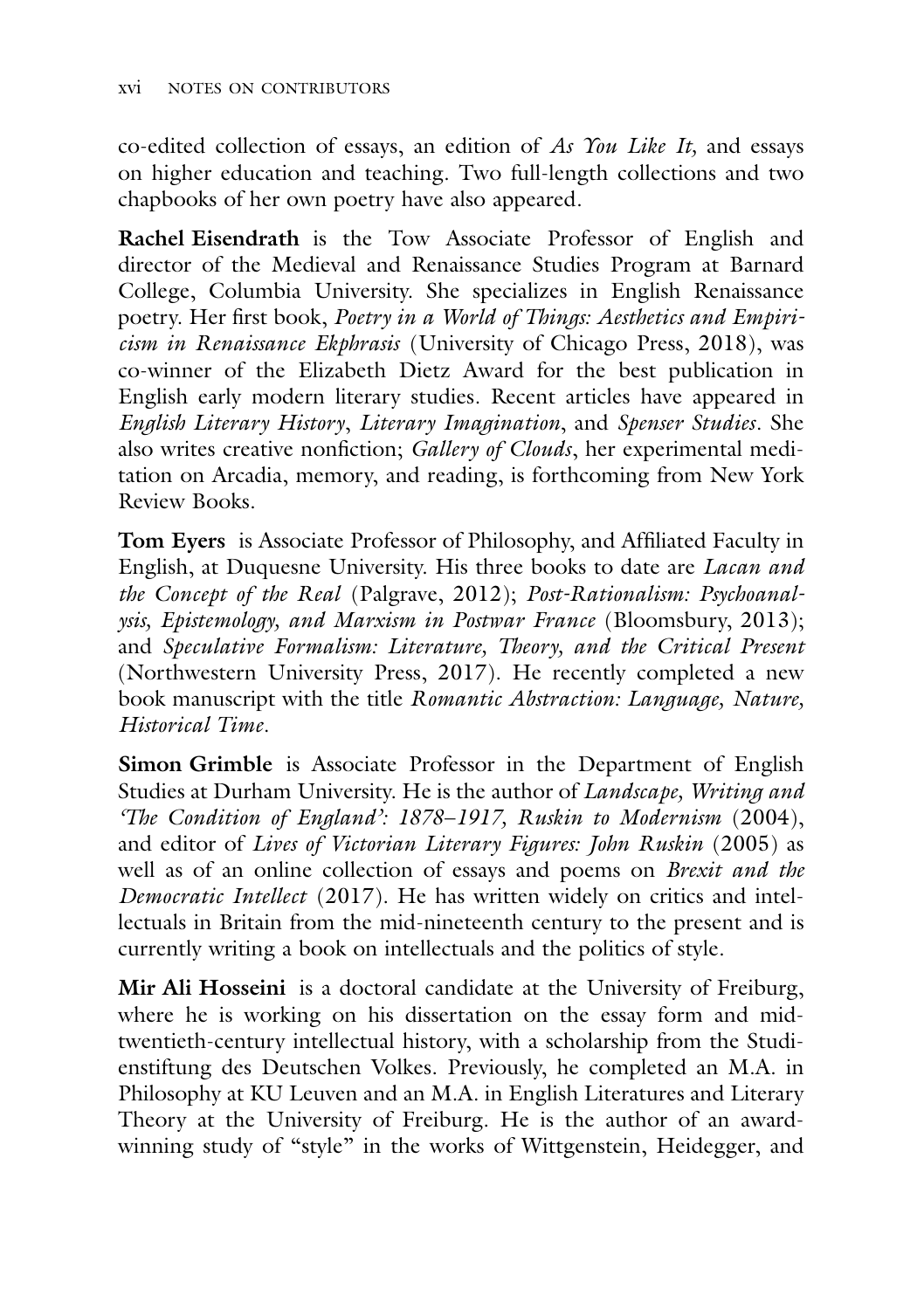Derrida. Among other topics, he has written on Wallace Stevens's and T. S. Eliot's poetry, the self in Augustine and Nietzsche, the city and the soul in Plato's *Republic* and *Symposium*, theories of democracy, and the history of humanism.

**Anna Kornbluh** is Professor of English at the University of Illinois, Chicago, where her research and teaching center on the novel and theory, especially formalism, Marxism, and psychoanalysis. She is the author of *The Order of Forms: Realism, Formalism, and Social Space* (Chicago, 2019), *Marxist Film Theory and Fight Club* (Bloomsbury, 2019), and *Realizing Capital* (Fordham, 2014), and the founding facilitator for The V21 Collective (Victorian studies for the 21st Century) and InterCcECT (The Inter Chicago Circle for Experimental Critical Theory).

**Ronan McDonald** holds the Gerry Higgins Chair of Irish Studies at the University of Melbourne. He is President of the Irish Studies Association of Australia and New Zealand. He has research interests in Irish literature, the history of criticism, and the value of the humanities. His books include *Tragedy and Irish Literature* (2002), *The Cambridge Introduction to Samuel Beckett* (2007) and *The Death of the Critic* (2008). Edited collections include *The Values of Literary Studies: Critical Institutions, Scholarly Agendas* (Cambridge University Press, 2015) and *Flann O'Brien and Modernism* (2014). He is the series editor for *Cambridge Themes in Irish Literature and Culture*. He is joint CI (with Simon During) on an Australian Research Council-funded project "English: The History of the Discipline 1920–70."

**William Rasch** is Professor Emeritus of German Studies at Indiana University. He has published extensively on the German intellectual tradition—philosophy, social theory, political theory—concentrating on the work of Niklas Luhmann, Carl Schmitt, and aspects of German idealism. He is author of *Niklas Luhmann's Modernity: The Paradoxes of Differentiation* (2000), *Sovereignty and Its Discontents* (2004), and *Carl Schmitt: State and Society* (2019), as well as editor of several volumes concentrating on the work of Luhmann, Schmitt, German film, and aerial bombing during World War II. His long-standing pleasure in reading the works and criticism of Anglo-American modernism is reflected in the essay included in this volume.

**Ellen Rooney** is the Royce Family Professor of Teaching Excellence at Brown University, where she teaches literary and cultural theory and the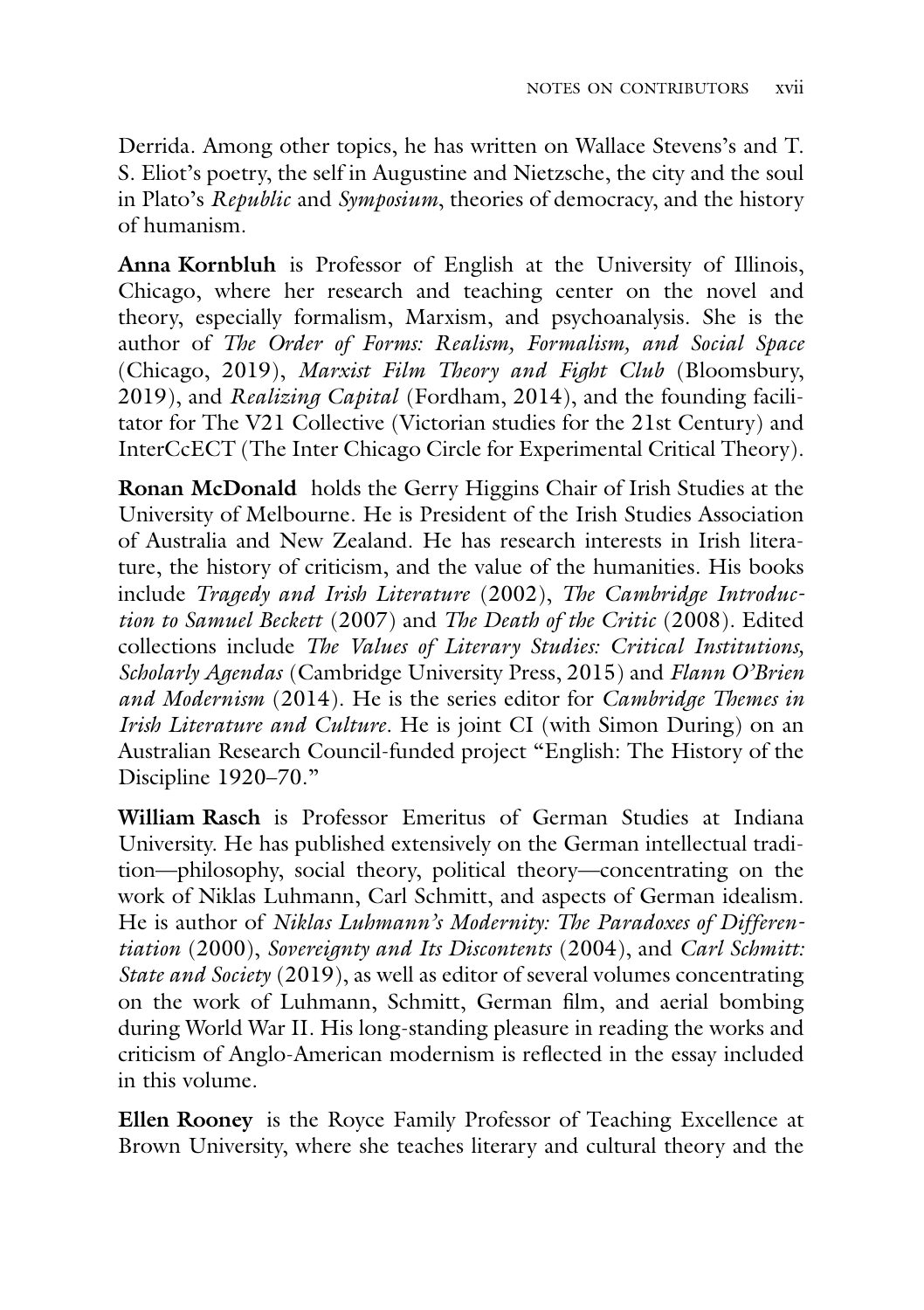nineteenth-century novel in the Departments of English and Modern Culture and Media and in Gender and Sexuality Studies. She is Coeditor (with Elizabeth Weed) of *difference*s*: a journal of feminist cultural studies* and Associate Editor of *Novel.* Rooney is the author of *Seductive Reasoning: Pluralism as the Problematic of Contemporary Literary Theory* and editor of the *Cambridge Companion to Feminist Literary Theory.* Her current project, *The Reading Effect and the Persistence of Form,* examines the recently reanimated questions of literary form and formalization in relation to contemporaneous work, often on a parallel track, addressing theories of surface reading and the postcritical.

**Anirudh Sridhar** recently completed his D.Phil. in English from the University of Oxford. His thesis was on the uses of mathematics and mathematical physics in second-generation modernist poetry. Through a series of close readings, he argued that poets literate in mathematics, in the early to mid-twentieth century, used new mathematical ideas ironically and playfully to suggest a lack in the mathematical description of reality and to assert poetry's own truth-telling powers. Anirudh has also written on John Ruskin's theory of labour, W.H. Auden's mid-century assault on the social sciences, and Tintoretto's paintings. Before starting his D.Phil., he took an M.A. in Literature and Theory at Freiburg University, and a BS in Environmental Law and Policy at the State University of New York.

**Henry Staten** is Lockwood Professor in the Humanities at the University of Washington. Beginning with his first book, Wittgenstein and Derrida (1984), he has worked across the boundaries between literature and philosophy and between Continental and analytic philosophy. Among his recent publications are *The Craft of Poetry: Dialogues on Minimal Interpretation,* co-authored with Derek Attridge, and *Techne Theory: A New Language for Art.* He is currently writing about neuroscientistphilosopher Terrence Deacon's *Incomplete Nature*, a work that promises to open a new era in thinking about the nature of mind and about the way that forms of all kinds emerge from initially inanimate processes.

**Susan J. Wolfson** Professor of English at Princeton University, has published widely in Long Romanticism, with interest in the theoretical stakes and pressures of close reading for aesthetics, social inflections, and historical informings of literary formations. She is completing *A Greeting of the Spirit,* an array of careful engagements with Keats's poems. Recent books include *The Annotated Northanger Abbey*, *by Jane Austen* (2012),